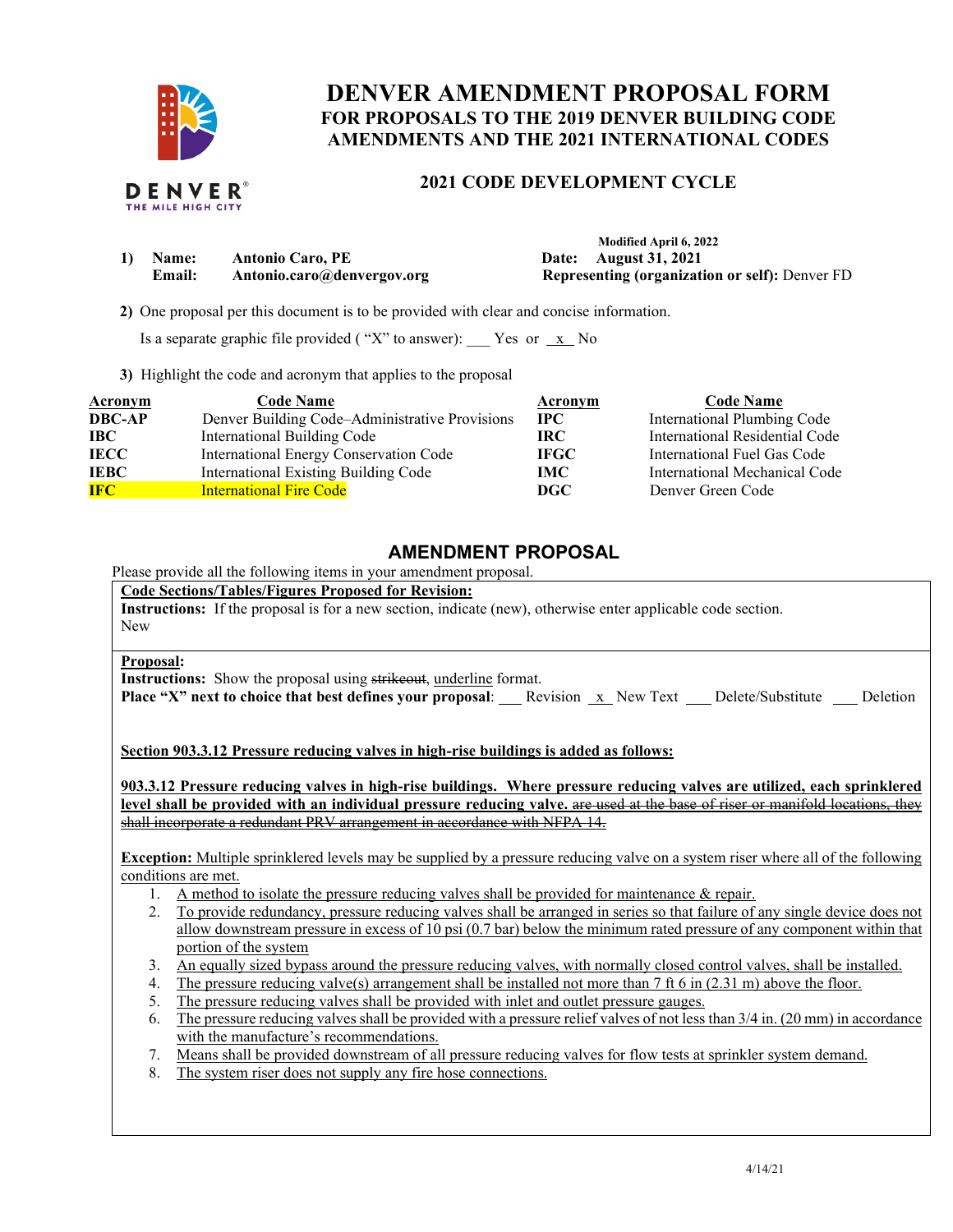

#### **Figure 903.3.12 One example of a master PRV arrangement**

#### **Supporting Information (Required):**

All proposals must include a written explanation and justification as to how they address physical, environmental, and/or customary characteristics that are specific to the City and County of Denver. The following questions must be answered for a proposal to be considered.

Purpose: What does your proposal achieve?

This allows IT&M to occur without placing many zones or entire buildings out of service to conduct such scope. If the PRV fails, it allows an alternate route to continue properly protecting the zone/building without the need for incorporating a firewatch condition. This scenario is most applicable to highrise buildings. This is in-line with DFD's approach for firewatch reductions with the intent of reducing operating costs for Building Ownerships & property managers by improving system reliability.

Reason: Why is your proposal necessary?

The traditional single PRV design method has cost reductions at install but creates challenging situations for Ownerships/Building Management companies through time with much higher cost implications and reduced system reliability (reducing safety to building occupants). DFD has undertaken initiatives to reduce the amount  $\&$  complexity of firewatches dictated by system impairments due to fire department staffing limitations.

Substantiation: Why is your proposal valid? (i.e. technical justification)

The outlined approach already exists in NFPA 14 but has yet to be migrated to NFPA 13.

**Bibliography and Access to Materials** (as needed when substantiating material is associated with the amendment proposal):

**Other Regulations Proposed to be Affected**

**\*For proposals to delete content from the 2019 Denver Green Code in conjunction with adding it to other mandatory Denver codes and/or regulations, only.**

Please identify which other mandatory codes or regulations are suggested to be updated (if any) to accept relocated content.

### **Referenced Standards:**

List any new referenced standards that are proposed to be referenced in the code.

#### **Impact:**

How will this proposal impact cost and restrictiveness of code? ("X" answer for each item below)

Cost of construction: Increase Decrease x No Impact Cost of design: Increase Decrease x No Impact